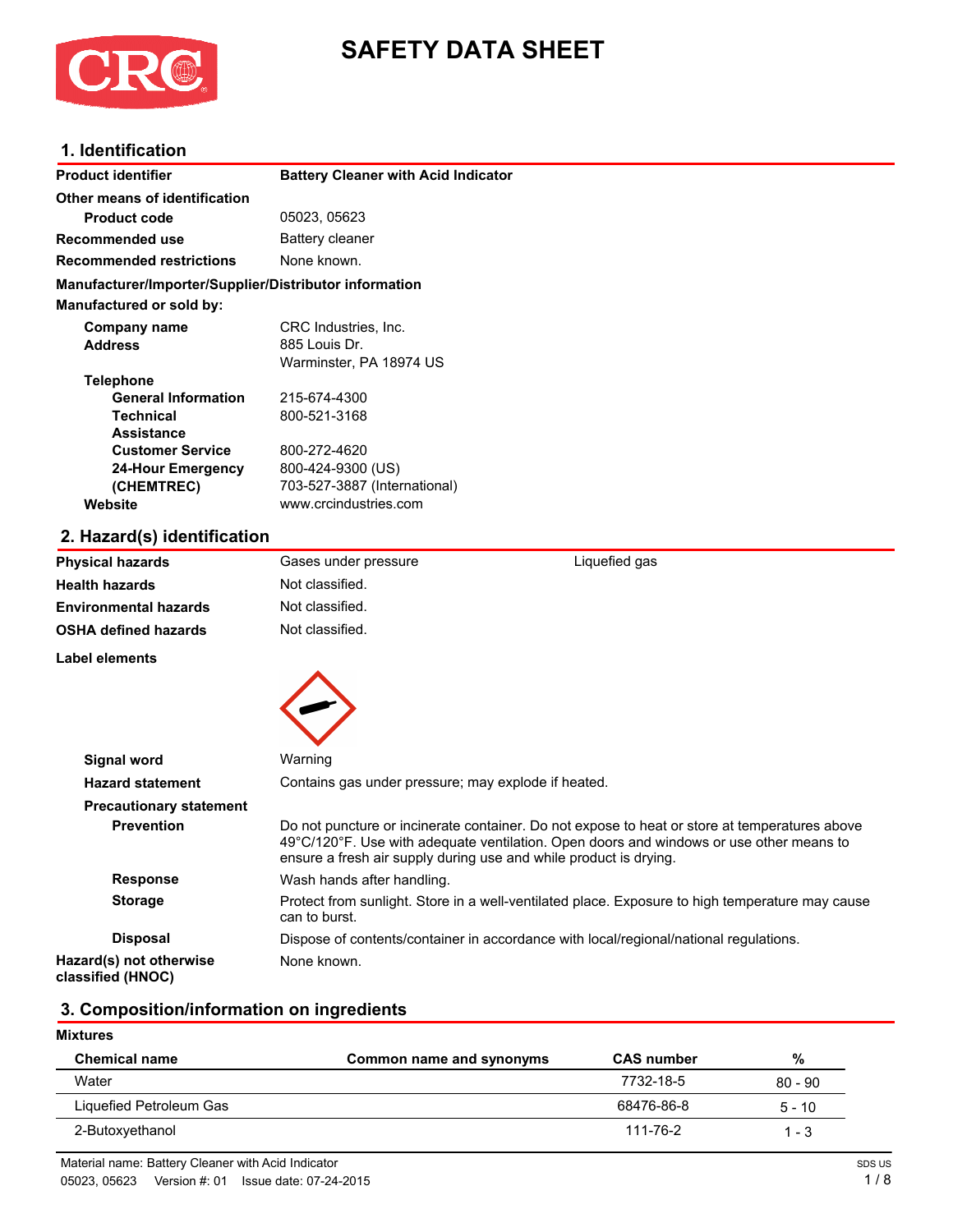Specific chemical identity and/or percentage of composition has been withheld as a trade secret.

### **4. First-aid measures**

| <b>Inhalation</b>                                                            | Move to fresh air. Call a physician if symptoms develop or persist.                                                 |
|------------------------------------------------------------------------------|---------------------------------------------------------------------------------------------------------------------|
| <b>Skin contact</b>                                                          | Rinse skin with water/shower. Get medical attention if irritation develops and persists.                            |
| Eye contact                                                                  | Rinse with water. Get medical attention if irritation develops and persists.                                        |
| Ingestion                                                                    | Call a POISON CENTER or doctor/physician.                                                                           |
| Most important<br>symptoms/effects, acute and<br>delayed                     | Direct contact with eyes may cause temporary irritation.                                                            |
| Indication of immediate<br>medical attention and special<br>treatment needed | Provide general supportive measures and treat symptomatically.                                                      |
| <b>General information</b>                                                   | Ensure that medical personnel are aware of the material(s) involved, and take precautions to<br>protect themselves. |

### **5. Fire-fighting measures**

| Suitable extinguishing media                                     | Water fog. Foam. Dry chemical powder. Carbon dioxide (CO2).                                                                                                                              |
|------------------------------------------------------------------|------------------------------------------------------------------------------------------------------------------------------------------------------------------------------------------|
| Unsuitable extinguishing<br>media                                | Do not use water jet as an extinguisher, as this will spread the fire.                                                                                                                   |
| Specific hazards arising from<br>the chemical                    | During fire, gases hazardous to health may be formed.                                                                                                                                    |
| Special protective equipment<br>and precautions for firefighters | Self-contained breathing apparatus and full protective clothing must be worn in case of fire.                                                                                            |
| <b>Fire-fighting</b><br>equipment/instructions                   | In case of fire: Stop leak if safe to do so. Move containers from fire area if you can do so without<br>risk. Containers should be cooled with water to prevent vapor pressure build up. |
| <b>General fire hazards</b>                                      | Contents under pressure. Pressurized container may rupture when exposed to heat or flame.                                                                                                |

### **6. Accidental release measures**

| Personal precautions,<br>protective equipment and<br>emergency procedures | Keep unnecessary personnel away. Keep people away from and upwind of spill/leak. Keep out of<br>low areas. Many gases are heavier than air and will spread along ground and collect in low or<br>confined areas (sewers, basements, tanks). Wear appropriate protective equipment and clothing<br>during clean-up. Emergency personnel need self-contained breathing equipment. Do not touch<br>damaged containers or spilled material unless wearing appropriate protective clothing. Ventilate<br>closed spaces before entering them. Local authorities should be advised if significant spillages<br>cannot be contained. For personal protection, see section 8 of the SDS. |
|---------------------------------------------------------------------------|---------------------------------------------------------------------------------------------------------------------------------------------------------------------------------------------------------------------------------------------------------------------------------------------------------------------------------------------------------------------------------------------------------------------------------------------------------------------------------------------------------------------------------------------------------------------------------------------------------------------------------------------------------------------------------|
| Methods and materials for<br>containment and cleaning up                  | Eliminate all ignition sources (no smoking, flares, sparks, or flames in immediate area). Keep<br>combustibles (wood, paper, oil, etc.) away from spilled material. This product is miscible in water.<br>Stop the flow of material, if this is without risk. Wipe up with absorbent material (e.g. cloth, fleece).<br>Clean surface thoroughly to remove residual contamination. For waste disposal, see section 13 of<br>the SDS.                                                                                                                                                                                                                                             |
| <b>Environmental precautions</b>                                          | Avoid discharge into drains, water courses or onto the ground.                                                                                                                                                                                                                                                                                                                                                                                                                                                                                                                                                                                                                  |

### **7. Handling and storage**

| <b>Precautions for safe handling</b>                            | Pressurized container: Do not pierce or burn, even after use. Do not use if spray button is missing<br>or defective. Do not spray on a naked flame or any other incandescent material. Do not smoke<br>while using or until sprayed surface is thoroughly dry. Do not cut, weld, solder, drill, grind, or<br>expose containers to heat, flame, sparks, or other sources of ignition. Use caution around<br>energized equipment. The metal container will conduct electricity if it contacts a live source. This<br>may result in injury to the user from electrical shock and/or flash fire. Do not get in eyes, on skin,<br>or on clothing. Use only in well-ventilated areas. Wear appropriate personal protective equipment.<br>Observe good industrial hygiene practices. For product usage instructions, please see the product<br>label. |
|-----------------------------------------------------------------|------------------------------------------------------------------------------------------------------------------------------------------------------------------------------------------------------------------------------------------------------------------------------------------------------------------------------------------------------------------------------------------------------------------------------------------------------------------------------------------------------------------------------------------------------------------------------------------------------------------------------------------------------------------------------------------------------------------------------------------------------------------------------------------------------------------------------------------------|
| Conditions for safe storage,<br>including any incompatibilities | Level 1 Aerosol.                                                                                                                                                                                                                                                                                                                                                                                                                                                                                                                                                                                                                                                                                                                                                                                                                               |
|                                                                 | Contents under pressure. Do not expose to heat or store at temperatures above 120°F/49°C as<br>can may burst. Do not puncture, incinerate or crush. Do not handle or store near an open flame,<br>heat or other sources of ignition. Store in a well-ventilated place. Store away from incompatible<br>materials (see Section 10 of the SDS).                                                                                                                                                                                                                                                                                                                                                                                                                                                                                                  |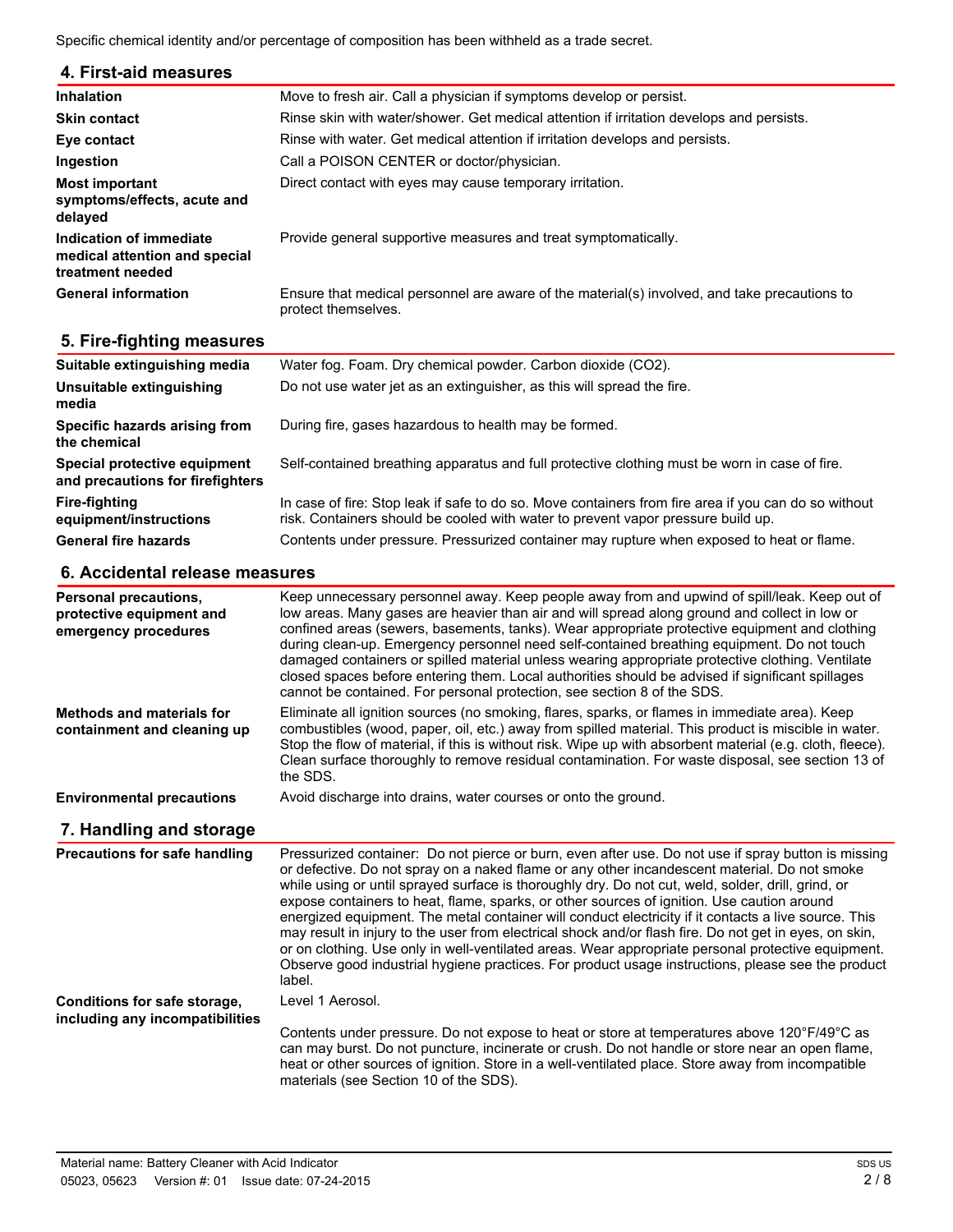| 8. Exposure controls/personal protection                                                            |                                                               |                                                       |                                   |                                                                                                                                                                                                                                                                                                                                                                                                        |  |
|-----------------------------------------------------------------------------------------------------|---------------------------------------------------------------|-------------------------------------------------------|-----------------------------------|--------------------------------------------------------------------------------------------------------------------------------------------------------------------------------------------------------------------------------------------------------------------------------------------------------------------------------------------------------------------------------------------------------|--|
| <b>Occupational exposure limits</b>                                                                 |                                                               |                                                       |                                   |                                                                                                                                                                                                                                                                                                                                                                                                        |  |
| US. OSHA Table Z-1 Limits for Air Contaminants (29 CFR 1910.1000)<br><b>Components</b>              | <b>Type</b>                                                   |                                                       |                                   | <b>Value</b>                                                                                                                                                                                                                                                                                                                                                                                           |  |
| 2-Butoxyethanol (CAS<br>$111 - 76 - 2$                                                              | PEL                                                           |                                                       |                                   | 240 mg/m3                                                                                                                                                                                                                                                                                                                                                                                              |  |
|                                                                                                     |                                                               |                                                       |                                   | 50 ppm                                                                                                                                                                                                                                                                                                                                                                                                 |  |
| US. ACGIH Threshold Limit Values<br><b>Components</b>                                               | <b>Type</b>                                                   |                                                       |                                   | <b>Value</b>                                                                                                                                                                                                                                                                                                                                                                                           |  |
| 2-Butoxyethanol (CAS<br>$111 - 76 - 2$                                                              | <b>TWA</b>                                                    |                                                       |                                   | 20 ppm                                                                                                                                                                                                                                                                                                                                                                                                 |  |
| US. NIOSH: Pocket Guide to Chemical Hazards<br><b>Components</b>                                    | <b>Type</b>                                                   |                                                       |                                   | Value                                                                                                                                                                                                                                                                                                                                                                                                  |  |
| 2-Butoxyethanol (CAS<br>$111 - 76 - 2)$                                                             | <b>TWA</b>                                                    |                                                       |                                   | 24 mg/m3                                                                                                                                                                                                                                                                                                                                                                                               |  |
|                                                                                                     |                                                               |                                                       |                                   | 5 ppm                                                                                                                                                                                                                                                                                                                                                                                                  |  |
| <b>Biological limit values</b>                                                                      |                                                               |                                                       |                                   |                                                                                                                                                                                                                                                                                                                                                                                                        |  |
| <b>ACGIH Biological Exposure Indices</b><br><b>Components</b>                                       | Value                                                         | <b>Determinant</b>                                    | <b>Specimen</b>                   | <b>Sampling Time</b>                                                                                                                                                                                                                                                                                                                                                                                   |  |
| 2-Butoxyethanol (CAS<br>$111 - 76 - 2)$                                                             | $200$ mg/g                                                    | <b>Butoxyacetic</b><br>acid (BAA),<br>with hydrolysis | Creatinine in<br>urine            | $\star$                                                                                                                                                                                                                                                                                                                                                                                                |  |
| * - For sampling details, please see the source document.                                           |                                                               |                                                       |                                   |                                                                                                                                                                                                                                                                                                                                                                                                        |  |
| <b>Exposure guidelines</b>                                                                          |                                                               |                                                       |                                   |                                                                                                                                                                                                                                                                                                                                                                                                        |  |
| US - California OELs: Skin designation                                                              |                                                               |                                                       |                                   |                                                                                                                                                                                                                                                                                                                                                                                                        |  |
| 2-Butoxyethanol (CAS 111-76-2)<br>US - Minnesota Haz Subs: Skin designation applies                 |                                                               |                                                       | Can be absorbed through the skin. |                                                                                                                                                                                                                                                                                                                                                                                                        |  |
| 2-Butoxyethanol (CAS 111-76-2)                                                                      |                                                               |                                                       | Skin designation applies.         |                                                                                                                                                                                                                                                                                                                                                                                                        |  |
| US - Tennessee OELs: Skin designation                                                               |                                                               |                                                       |                                   |                                                                                                                                                                                                                                                                                                                                                                                                        |  |
| 2-Butoxyethanol (CAS 111-76-2)<br>US NIOSH Pocket Guide to Chemical Hazards: Skin designation       |                                                               |                                                       | Can be absorbed through the skin. |                                                                                                                                                                                                                                                                                                                                                                                                        |  |
| 2-Butoxyethanol (CAS 111-76-2)<br>US. OSHA Table Z-1 Limits for Air Contaminants (29 CFR 1910.1000) |                                                               |                                                       | Can be absorbed through the skin. |                                                                                                                                                                                                                                                                                                                                                                                                        |  |
| 2-Butoxyethanol (CAS 111-76-2)                                                                      |                                                               |                                                       | Can be absorbed through the skin. |                                                                                                                                                                                                                                                                                                                                                                                                        |  |
| Appropriate engineering<br>controls                                                                 |                                                               |                                                       |                                   | Good general ventilation (typically 10 air changes per hour) should be used. Ventilation rates<br>should be matched to conditions. If applicable, use process enclosures, local exhaust ventilation,<br>or other engineering controls to maintain airborne levels below recommended exposure limits. If<br>exposure limits have not been established, maintain airborne levels to an acceptable level. |  |
| Individual protection measures, such as personal protective equipment                               |                                                               |                                                       |                                   |                                                                                                                                                                                                                                                                                                                                                                                                        |  |
| <b>Eye/face protection</b>                                                                          | Wear safety glasses with side shields (or goggles).           |                                                       |                                   |                                                                                                                                                                                                                                                                                                                                                                                                        |  |
| <b>Skin protection</b><br><b>Hand protection</b>                                                    | Wear protective gloves such as: Nitrile.                      |                                                       |                                   |                                                                                                                                                                                                                                                                                                                                                                                                        |  |
| Other                                                                                               | Wear suitable protective clothing.                            |                                                       |                                   |                                                                                                                                                                                                                                                                                                                                                                                                        |  |
| <b>Respiratory protection</b>                                                                       |                                                               |                                                       |                                   | If engineering controls are not feasible or if exposure exceeds the applicable exposure limits, use a                                                                                                                                                                                                                                                                                                  |  |
|                                                                                                     | determine actual employee exposure levels.                    |                                                       |                                   | NIOSH-approved cartridge respirator with an organic vapor cartridge. Use a self-contained<br>breathing apparatus in confined spaces and for emergencies. Air monitoring is needed to                                                                                                                                                                                                                   |  |
| <b>Thermal hazards</b>                                                                              | Wear appropriate thermal protective clothing, when necessary. |                                                       |                                   |                                                                                                                                                                                                                                                                                                                                                                                                        |  |
| <b>General hygiene</b><br>considerations                                                            | clothing and protective equipment to remove contaminants.     |                                                       |                                   | When using do not smoke. Always observe good personal hygiene measures, such as washing<br>after handling the material and before eating, drinking, and/or smoking. Routinely wash work                                                                                                                                                                                                                |  |
|                                                                                                     |                                                               |                                                       |                                   |                                                                                                                                                                                                                                                                                                                                                                                                        |  |

# **9. Physical and chemical properties**

| Appearance            |         |
|-----------------------|---------|
| <b>Physical state</b> | Liquid. |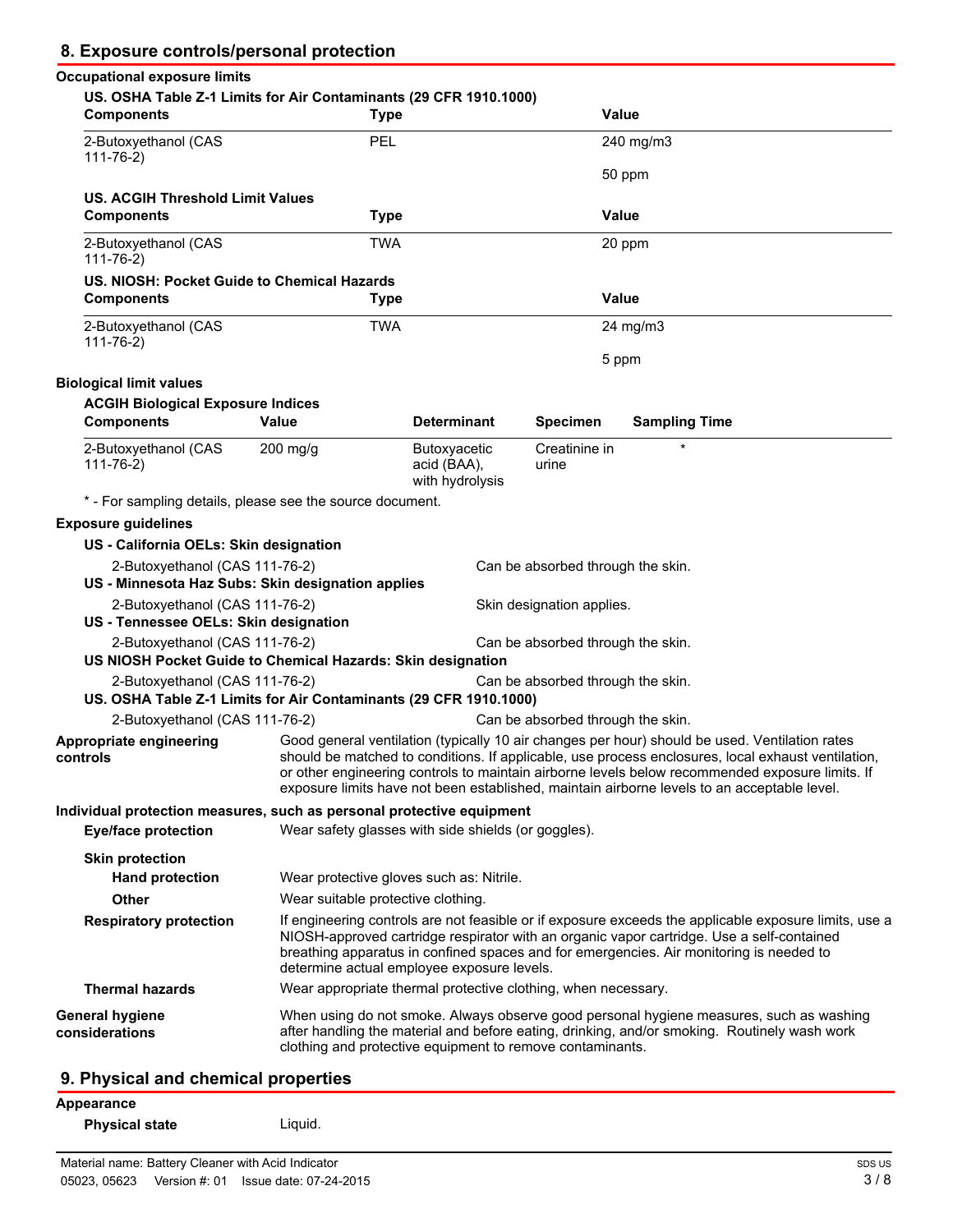| Form                                              | Aerosol.                                     |
|---------------------------------------------------|----------------------------------------------|
| Color                                             | Clear.                                       |
| Odor                                              | Odorless.                                    |
| <b>Odor threshold</b>                             | Not available.                               |
| рH                                                | 8.5                                          |
| Melting point/freezing point                      | -103 $\degree$ F (-75 $\degree$ C) estimated |
| Initial boiling point and boiling<br>range        | 212 °F (100 °C) estimated                    |
| <b>Flash point</b>                                | None (Tag Closed Cup)                        |
| <b>Evaporation rate</b>                           | Slow.                                        |
| Flammability (solid, gas)                         | Not available.                               |
| Upper/lower flammability or explosive limits      |                                              |
| <b>Flammability limit - lower</b><br>(%)          | 1.3 % estimated                              |
| <b>Flammability limit - upper</b><br>(%)          | 10.6 % estimated                             |
| Vapor pressure                                    | 265.9 hPa estimated                          |
| <b>Vapor density</b>                              | $> 1$ (air = 1)                              |
| <b>Relative density</b>                           | 1.01                                         |
| <b>Solubility (water)</b>                         | Soluble.                                     |
| <b>Partition coefficient</b><br>(n-octanol/water) | Not available.                               |
| <b>Auto-ignition temperature</b>                  | 446 $\degree$ F (230 $\degree$ C) estimated  |
| <b>Decomposition temperature</b>                  | Not available.                               |
| <b>Viscosity (kinematic)</b>                      | Not available.                               |
| <b>Percent volatile</b>                           | 94.3 % estimated                             |

# **10. Stability and reactivity**

| <b>Reactivity</b>                            | The product is stable and non-reactive under normal conditions of use, storage and transport. |
|----------------------------------------------|-----------------------------------------------------------------------------------------------|
| <b>Chemical stability</b>                    | Material is stable under normal conditions.                                                   |
| <b>Possibility of hazardous</b><br>reactions | No dangerous reaction known under conditions of normal use.                                   |
| <b>Conditions to avoid</b>                   | Heat, flames and sparks. Contact with incompatible materials.                                 |
| Incompatible materials                       | Strong oxidizing agents.                                                                      |
| <b>Hazardous decomposition</b><br>products   | Carbon oxides.                                                                                |

# **11. Toxicological information**

| Information on likely routes of exposure                                           |                                                                                                                                                             |  |
|------------------------------------------------------------------------------------|-------------------------------------------------------------------------------------------------------------------------------------------------------------|--|
| <b>Inhalation</b>                                                                  | Prolonged inhalation may be harmful.                                                                                                                        |  |
| <b>Skin contact</b>                                                                | 2-Butoxy ethanol may be absorbed through the skin in toxic amounts if contact is repeated and<br>prolonged. These effects have not been observed in humans. |  |
| Eye contact                                                                        | Direct contact with eyes may cause temporary irritation.                                                                                                    |  |
| Ingestion                                                                          | May cause discomfort if swallowed.                                                                                                                          |  |
| Symptoms related to the<br>physical, chemical and<br>toxicological characteristics | Direct contact with eyes may cause temporary irritation.                                                                                                    |  |
| Information on toxicological effects                                               |                                                                                                                                                             |  |
| <b>Acute toxicity</b>                                                              | Not available.                                                                                                                                              |  |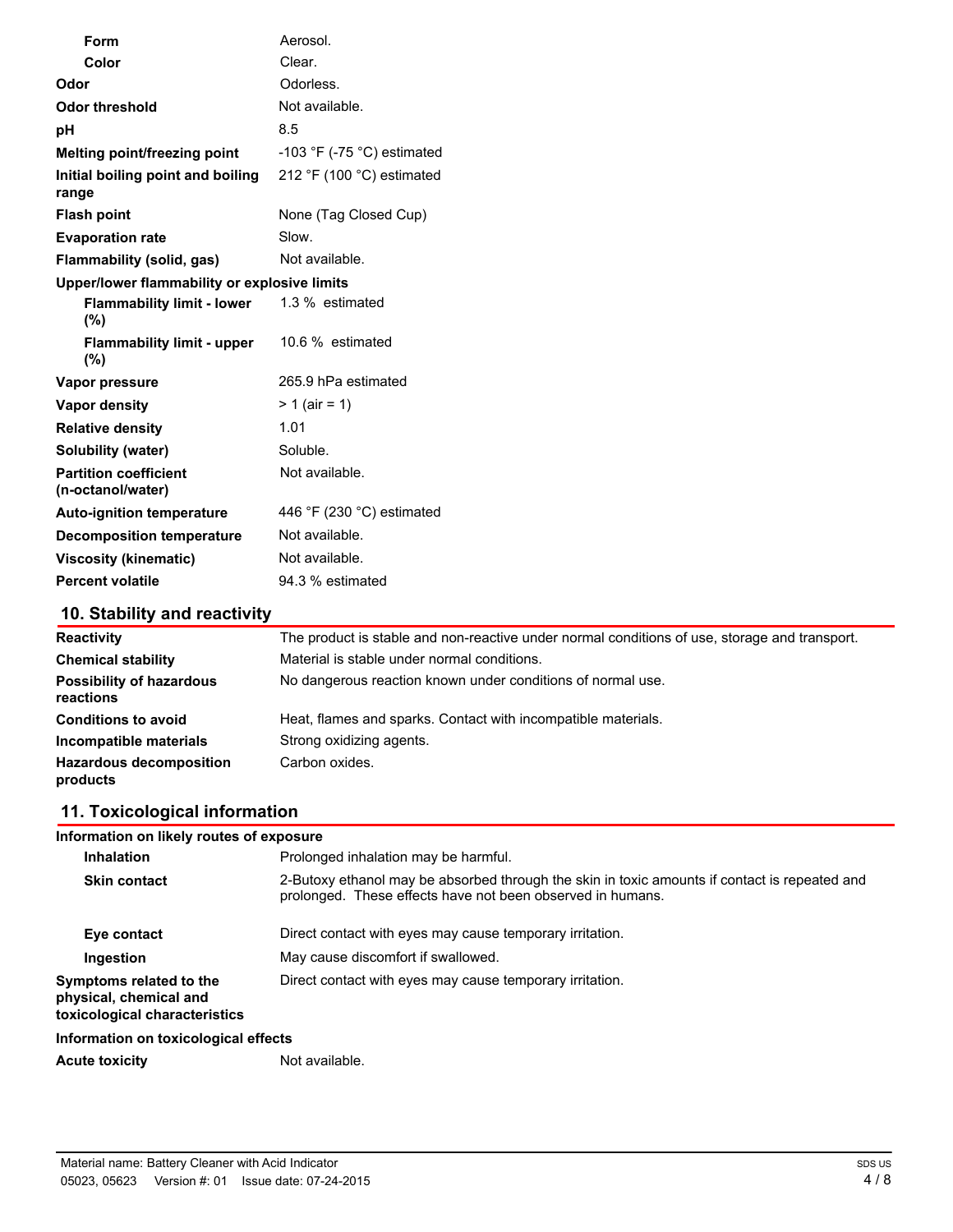| <b>Product</b>                                         | <b>Species</b>                                                                                                                                              | <b>Test Results</b>                                 |
|--------------------------------------------------------|-------------------------------------------------------------------------------------------------------------------------------------------------------------|-----------------------------------------------------|
| Battery Cleaner with Acid Indicator                    |                                                                                                                                                             |                                                     |
| <b>Acute</b>                                           |                                                                                                                                                             |                                                     |
| Dermal                                                 |                                                                                                                                                             |                                                     |
| LD50                                                   | Rabbit                                                                                                                                                      | 15187 mg/kg estimated                               |
| <b>Inhalation</b>                                      |                                                                                                                                                             |                                                     |
| <b>LC50</b>                                            | Rat                                                                                                                                                         | 83 mg/l, 4 hours estimated                          |
| Oral                                                   |                                                                                                                                                             |                                                     |
| LD50                                                   | Rat                                                                                                                                                         | 21294 mg/kg estimated                               |
|                                                        | * Estimates for product may be based on additional component data not shown.                                                                                |                                                     |
| <b>Skin corrosion/irritation</b>                       | Prolonged skin contact may cause temporary irritation.                                                                                                      |                                                     |
| Serious eye damage/eye<br>irritation                   | Direct contact with eyes may cause temporary irritation.                                                                                                    |                                                     |
| <b>Respiratory sensitization</b>                       | Not a respiratory sensitizer.                                                                                                                               |                                                     |
| <b>Skin sensitization</b>                              | This product is not expected to cause skin sensitization.                                                                                                   |                                                     |
| Germ cell mutagenicity                                 | No data available to indicate product or any components present at greater than 0.1% are<br>mutagenic or genotoxic.                                         |                                                     |
| Carcinogenicity                                        | This product is not considered to be a carcinogen by IARC, ACGIH, NTP, or OSHA.                                                                             |                                                     |
| IARC Monographs. Overall Evaluation of Carcinogenicity |                                                                                                                                                             |                                                     |
| 2-Butoxyethanol (CAS 111-76-2)                         | US. National Toxicology Program (NTP) Report on Carcinogens                                                                                                 | 3 Not classifiable as to carcinogenicity to humans. |
| Not available.                                         |                                                                                                                                                             |                                                     |
| <b>Reproductive toxicity</b>                           | This product is not expected to cause reproductive or developmental effects.                                                                                |                                                     |
| Specific target organ toxicity -<br>single exposure    | Not classified.                                                                                                                                             |                                                     |
| Specific target organ toxicity -<br>repeated exposure  | Not classified.                                                                                                                                             |                                                     |
| <b>Aspiration hazard</b>                               | Not an aspiration hazard.                                                                                                                                   |                                                     |
| <b>Chronic effects</b>                                 | May be harmful if absorbed through skin.                                                                                                                    |                                                     |
|                                                        | 2-Butoxy ethanol may be absorbed through the skin in toxic amounts if contact is repeated and<br>prolonged. These effects have not been observed in humans. |                                                     |

# **12. Ecological information**

|                                     | The product is not classified as environmentally hazardous. However, this does not exclude the<br>possibility that large or frequent spills can have a harmful or damaging effect on the environment. |                                     |
|-------------------------------------|-------------------------------------------------------------------------------------------------------------------------------------------------------------------------------------------------------|-------------------------------------|
|                                     | <b>Species</b>                                                                                                                                                                                        | <b>Test Results</b>                 |
| Battery Cleaner with Acid Indicator |                                                                                                                                                                                                       |                                     |
|                                     |                                                                                                                                                                                                       |                                     |
|                                     |                                                                                                                                                                                                       |                                     |
| EC <sub>50</sub>                    | Daphnia                                                                                                                                                                                               | 54385.9648 mg/l, 48 hours estimated |
| <b>LC50</b>                         | Fish                                                                                                                                                                                                  | 5472.7153 mg/l, 96 hours estimated  |
|                                     | <b>Species</b>                                                                                                                                                                                        | <b>Test Results</b>                 |
| 2-Butoxyethanol (CAS 111-76-2)      |                                                                                                                                                                                                       |                                     |
|                                     |                                                                                                                                                                                                       |                                     |
|                                     |                                                                                                                                                                                                       |                                     |
| EC50                                | Water flea (Daphnia magna)                                                                                                                                                                            | 1550 mg/l, 48 hours                 |
| <b>LC50</b>                         | Rainbow trout, donaldson trout<br>(Oncorhynchus mykiss)                                                                                                                                               | >= 1000 mg/l, 96 hours              |
|                                     |                                                                                                                                                                                                       |                                     |

\* Estimates for product may be based on additional component data not shown.

**Persistence and degradability** No data is available on the degradability of this product.

### **Bioaccumulative potential**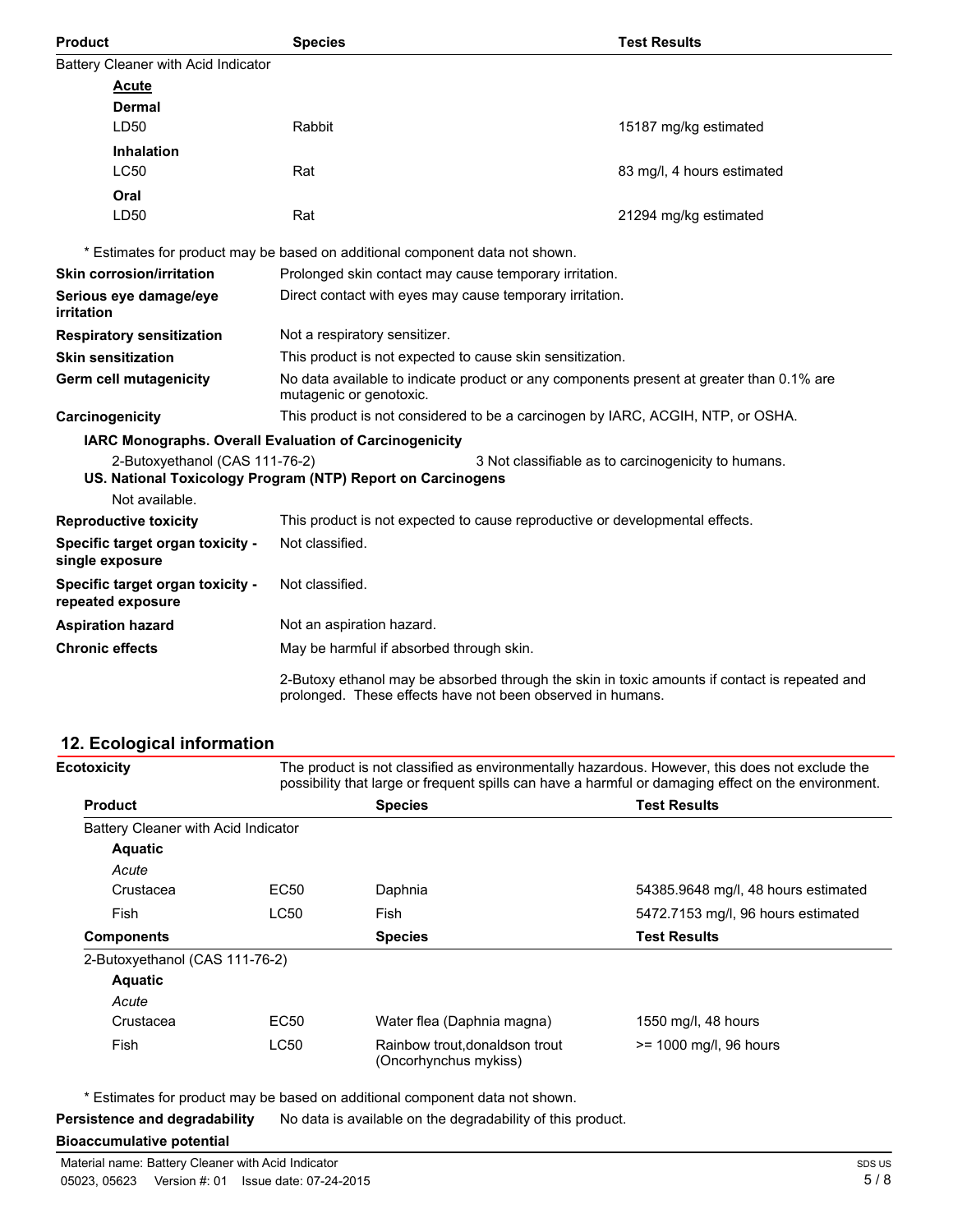| Partition coefficient n-octanol / water (log Kow)<br>2-Butoxyethanol                                                                                                                                                | 0.81, log Pow                                                                                                                                                                                                                                                                                                                                                                                                                                       |  |
|---------------------------------------------------------------------------------------------------------------------------------------------------------------------------------------------------------------------|-----------------------------------------------------------------------------------------------------------------------------------------------------------------------------------------------------------------------------------------------------------------------------------------------------------------------------------------------------------------------------------------------------------------------------------------------------|--|
| Mobility in soil                                                                                                                                                                                                    | No data available.                                                                                                                                                                                                                                                                                                                                                                                                                                  |  |
| No other adverse environmental effects (e.g. ozone depletion, photochemical ozone creation<br>Other adverse effects<br>potential, endocrine disruption, global warming potential) are expected from this component. |                                                                                                                                                                                                                                                                                                                                                                                                                                                     |  |
| 13. Disposal considerations                                                                                                                                                                                         |                                                                                                                                                                                                                                                                                                                                                                                                                                                     |  |
| Disposal of waste from<br>residues / unused products                                                                                                                                                                | The dispensed liquid product is not a RCRA hazardous waste (See 40 CFR Part 261.20 - 261.33).<br>Consult authorities before disposal. Contents under pressure. Do not puncture, incinerate or crush.<br>Do not allow this material to drain into sewers/water supplies. Do not contaminate ponds,<br>waterways or ditches with chemical or used container. Dispose of contents/container in<br>accordance with local/regional/national regulations. |  |
| Hazardous waste code                                                                                                                                                                                                | Not regulated.                                                                                                                                                                                                                                                                                                                                                                                                                                      |  |
| Contaminated packaging                                                                                                                                                                                              | Empty containers should be taken to an approved waste handling site for recycling or disposal.                                                                                                                                                                                                                                                                                                                                                      |  |

emptied. Do not re-use empty containers.

Since emptied containers may retain product residue, follow label warnings even after container is

# **14. Transport information**

| DOT                               |                                                                                                      |
|-----------------------------------|------------------------------------------------------------------------------------------------------|
| UN number                         | UN1950                                                                                               |
| UN proper shipping name           | Aerosols, non-flammable, limited quantity                                                            |
| <b>Transport hazard class(es)</b> |                                                                                                      |
| <b>Class</b>                      | 2.2                                                                                                  |
| <b>Subsidiary risk</b>            | $\overline{a}$                                                                                       |
| Label(s)                          | 2.2                                                                                                  |
| Packing group                     | Not applicable.                                                                                      |
|                                   | Special precautions for user Read safety instructions, SDS and emergency procedures before handling. |
| <b>Special provisions</b>         | Not available.                                                                                       |
| <b>Packaging exceptions</b>       | 306                                                                                                  |
| Packaging non bulk                | None                                                                                                 |
| Packaging bulk                    | None                                                                                                 |
| <b>IATA</b>                       |                                                                                                      |
| <b>UN number</b>                  | UN1950                                                                                               |
| UN proper shipping name           | Aerosols, non-flammable, limited quantity                                                            |
| <b>Transport hazard class(es)</b> |                                                                                                      |
| <b>Class</b>                      | 2.2                                                                                                  |
| <b>Subsidiary risk</b>            |                                                                                                      |
| Packing group                     | Not applicable.                                                                                      |
| <b>Environmental hazards</b>      | No.                                                                                                  |
| <b>ERG Code</b>                   | 10I                                                                                                  |
|                                   | Special precautions for user Read safety instructions, SDS and emergency procedures before handling. |
| <b>Other information</b>          |                                                                                                      |
| Passenger and cargo               | Allowed.                                                                                             |
| aircraft                          |                                                                                                      |
| <b>Cargo aircraft only</b>        | Allowed.                                                                                             |
| <b>IMDG</b>                       |                                                                                                      |
| UN number                         | UN1950                                                                                               |
| UN proper shipping name           | AEROSOLS, LIMITED QUANTITY                                                                           |
| <b>Transport hazard class(es)</b> |                                                                                                      |
| <b>Class</b>                      | $\overline{2}$                                                                                       |
| <b>Subsidiary risk</b>            |                                                                                                      |
| Packing group                     | Not applicable.                                                                                      |
| <b>Environmental hazards</b>      |                                                                                                      |
| <b>Marine pollutant</b>           | No.                                                                                                  |
| EmS                               | Not available.                                                                                       |
|                                   | Special precautions for user Read safety instructions, SDS and emergency procedures before handling. |
|                                   |                                                                                                      |

### **15. Regulatory information**

**US federal regulations**

This product is a "Hazardous Chemical" as defined by the OSHA Hazard Communication Standard, 29 CFR 1910.1200.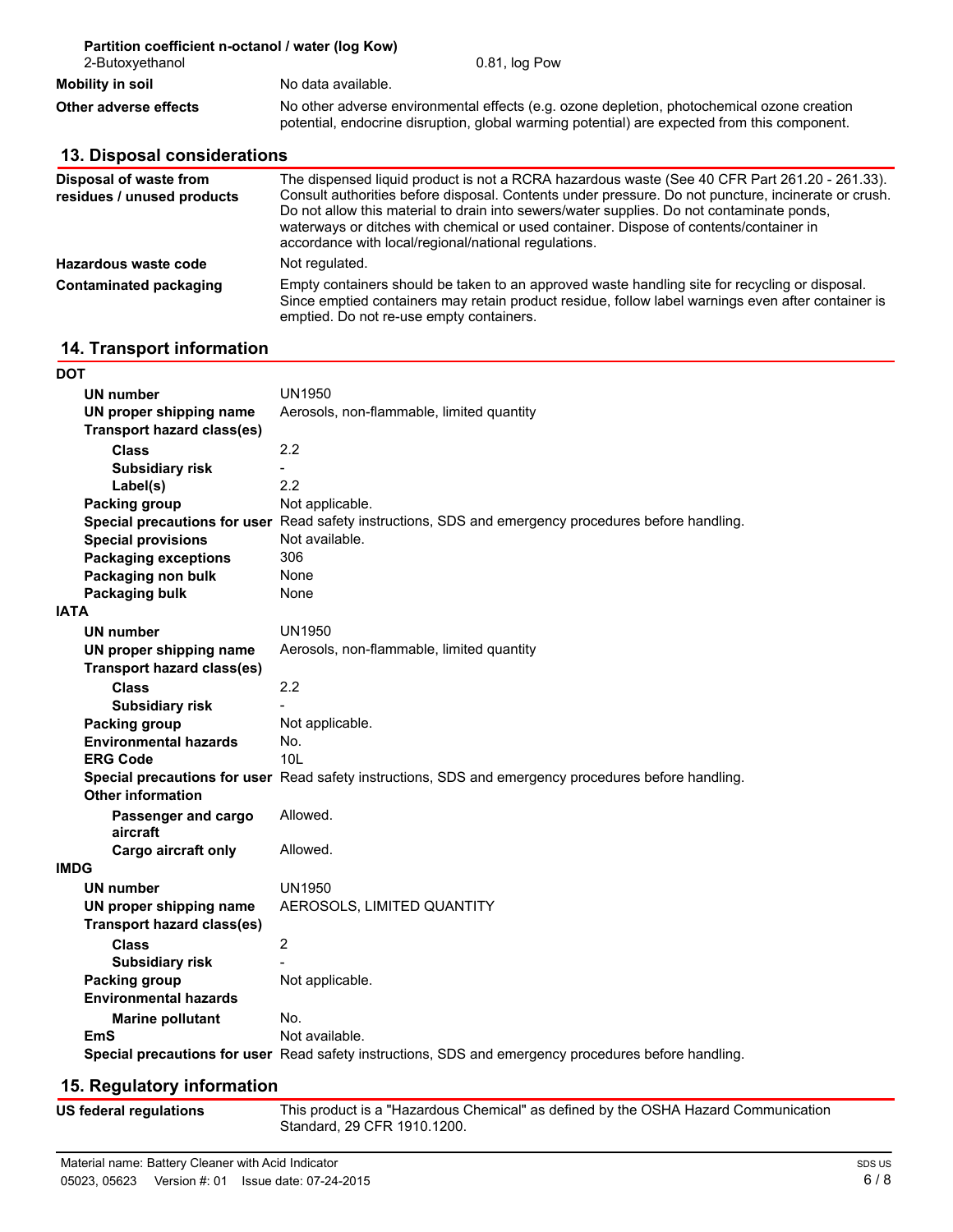| TSCA Section 12(b) Export Notification (40 CFR 707, Subpt. D)                              |                                                                                                                                                                                                   |  |  |
|--------------------------------------------------------------------------------------------|---------------------------------------------------------------------------------------------------------------------------------------------------------------------------------------------------|--|--|
| Not regulated.                                                                             |                                                                                                                                                                                                   |  |  |
| US. OSHA Specifically Regulated Substances (29 CFR 1910.1001-1050)                         |                                                                                                                                                                                                   |  |  |
| Not listed.<br><b>SARA 304 Emergency release notification</b>                              |                                                                                                                                                                                                   |  |  |
| Not regulated.<br>US EPCRA (SARA Title III) Section 313 - Toxic Chemical: Listed substance |                                                                                                                                                                                                   |  |  |
| 2-Butoxyethanol (CAS 111-76-2)                                                             |                                                                                                                                                                                                   |  |  |
| <b>CERCLA Hazardous Substance List (40 CFR 302.4)</b>                                      |                                                                                                                                                                                                   |  |  |
| 2-Butoxyethanol (CAS 111-76-2)<br><b>CERCLA Hazardous Substances: Reportable quantity</b>  | Listed.                                                                                                                                                                                           |  |  |
| Not listed.                                                                                |                                                                                                                                                                                                   |  |  |
|                                                                                            | Spills or releases resulting in the loss of any ingredient at or above its RQ require immediate notification to the National                                                                      |  |  |
|                                                                                            | Response Center (800-424-8802) and to your Local Emergency Planning Committee.                                                                                                                    |  |  |
|                                                                                            | Clean Air Act (CAA) Section 112 Hazardous Air Pollutants (HAPs) List                                                                                                                              |  |  |
| Not regulated.                                                                             | Clean Air Act (CAA) Section 112(r) Accidental Release Prevention (40 CFR 68.130)                                                                                                                  |  |  |
| Not regulated.                                                                             |                                                                                                                                                                                                   |  |  |
| <b>Safe Drinking Water Act</b><br>(SDWA)                                                   | Not regulated.                                                                                                                                                                                    |  |  |
| <b>Food and Drug</b>                                                                       | Not regulated.                                                                                                                                                                                    |  |  |
| <b>Administration (FDA)</b>                                                                |                                                                                                                                                                                                   |  |  |
|                                                                                            | Superfund Amendments and Reauthorization Act of 1986 (SARA)                                                                                                                                       |  |  |
| <b>Section 311/312</b>                                                                     | Immediate Hazard - No                                                                                                                                                                             |  |  |
| <b>Hazard categories</b>                                                                   | Delayed Hazard - No<br>Fire Hazard - No                                                                                                                                                           |  |  |
|                                                                                            | Pressure Hazard - Yes                                                                                                                                                                             |  |  |
|                                                                                            | Reactivity Hazard - No                                                                                                                                                                            |  |  |
| <b>SARA 302 Extremely</b><br>hazardous substance                                           | No.                                                                                                                                                                                               |  |  |
| US state regulations                                                                       |                                                                                                                                                                                                   |  |  |
| (a)                                                                                        | US. California. Candidate Chemicals List. Safer Consumer Products Regulations (Cal. Code Regs, tit. 22, 69502.3, subd.                                                                            |  |  |
| Liquefied Petroleum Gas (CAS 68476-86-8)                                                   |                                                                                                                                                                                                   |  |  |
| 2-Butoxyethanol (CAS 111-76-2)                                                             | US. California Controlled Substances. CA Department of Justice (California Health and Safety Code Section 11100)                                                                                  |  |  |
| Not listed.                                                                                |                                                                                                                                                                                                   |  |  |
|                                                                                            | US. New Jersey Worker and Community Right-to-Know Act                                                                                                                                             |  |  |
| 2-Butoxyethanol (CAS 111-76-2)                                                             |                                                                                                                                                                                                   |  |  |
| US. Massachusetts RTK - Substance List                                                     |                                                                                                                                                                                                   |  |  |
| 2-Butoxyethanol (CAS 111-76-2)                                                             | US. Pennsylvania Worker and Community Right-to-Know Law                                                                                                                                           |  |  |
| 2-Butoxyethanol (CAS 111-76-2)                                                             |                                                                                                                                                                                                   |  |  |
| U.S. Rhode Island RTK                                                                      |                                                                                                                                                                                                   |  |  |
| 2-Butoxyethanol (CAS 111-76-2)                                                             |                                                                                                                                                                                                   |  |  |
| US. California Proposition 65                                                              |                                                                                                                                                                                                   |  |  |
|                                                                                            | California Safe Drinking Water and Toxic Enforcement Act of 1986 (Proposition 65): This material is not known to contain<br>any chemicals currently listed as carcinogens or reproductive toxins. |  |  |
| Volatile organic compounds (VOC) regulations<br><b>EPA</b>                                 |                                                                                                                                                                                                   |  |  |
| VOC content (40 CFR<br>51.100(s)                                                           | 7.9%                                                                                                                                                                                              |  |  |
| <b>Consumer products</b><br>(40 CFR 59, Subpt. C)                                          | Not regulated                                                                                                                                                                                     |  |  |
|                                                                                            |                                                                                                                                                                                                   |  |  |

**State**

**Consumer products** Not regulated **VOC content (CA)** 7.9 %